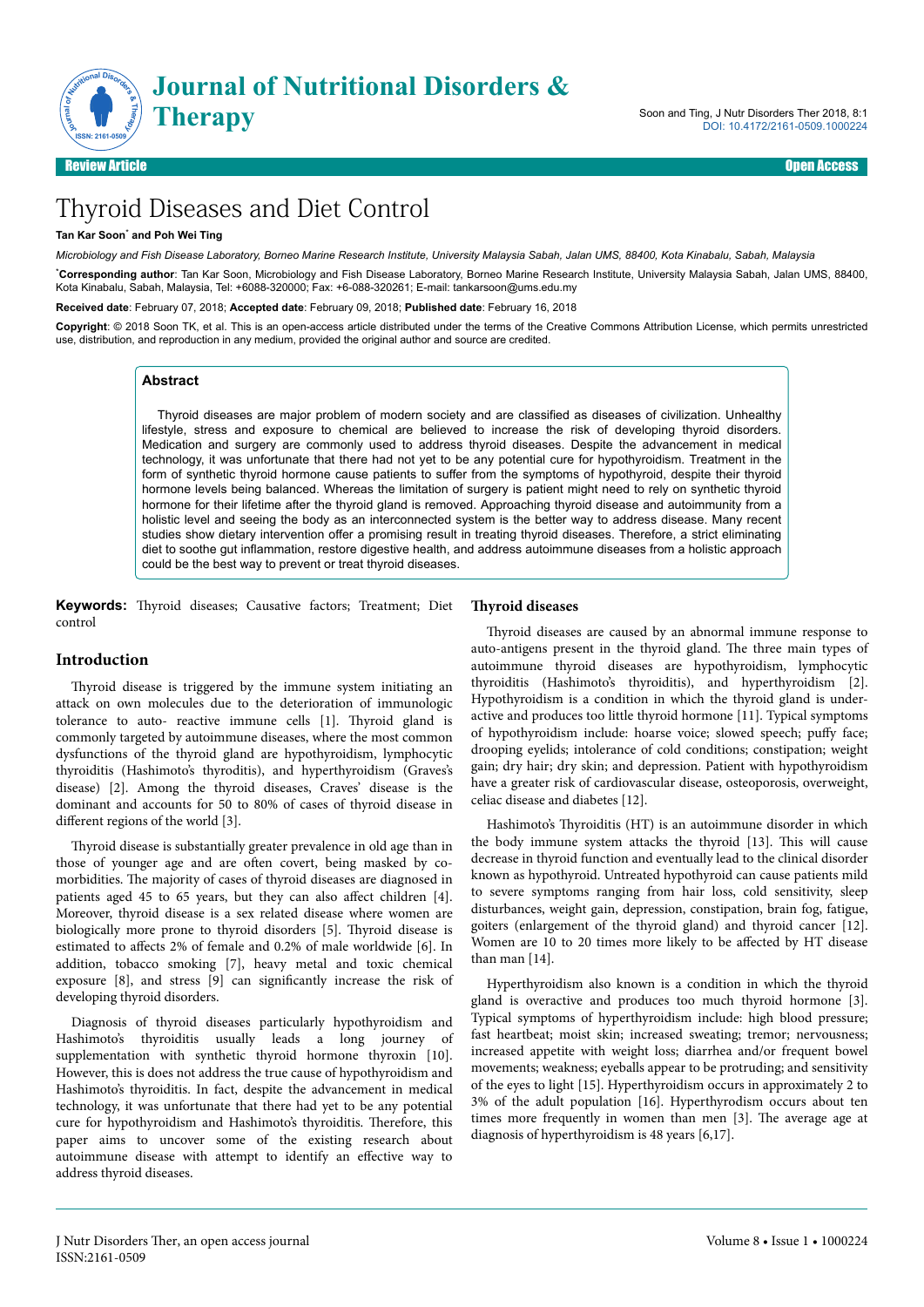#### Factors affecting the risk to thyroid diseases

Several factors have been identified which increases the risk of developing thyroid disorders which include gender [18], tobacco smoking [7], heavy metal and toxic chemical exposure [8], gluten and stress [9].

Most thyroid diseases are more prevalent in women than in men [5,18]. Sex specific differences in the microbiota composition are found only after puberty [19,20]. The main differences between female and male immune systems are the sex hormones, the presence of two X chromosomes versus one X and one Y chromosome [21]. To avoid double dosage of X chromosome-derived proteins, one of the X chromosomes is randomly silenced in female in the early stages of embryogenesis. However, X chromosome inactivation is not complete and about 15% of the genes are still active, which leading to over expression of some X-linked genes in females [22]. Moreover, sex hormones such as estrogens, progesterone, androgens and pro-lectin can influence different aspects of immune system function and potentially affect the risk, activity and progression of thyroid diseases. This is due to present of hormones receptors on immune cells [5]. Generally, estrogens, in particular  $17 - \beta$  estradiol (E2) and prolactin, act as enhancers at least of humeral immunity, and testosterone and progesterone as natural immune-suppressants [23]. Prolactin in particular increases antibody production, regulates the development of CD4+ T cells and triggers pro-inflammatory cytokine production [24].

Tobacco cigarette smoking is a risk factor for the development of systemic lupus erthematosus, where the ratios for current smokers versus individuals who have never smoke is 1.5 [25]. Smoking causes tissue damage and increases apoptosis through high production of free radicals, release of metalloproteinase, and the induction of Fas expression on lymphocytes which associated with autoantibody production. In addition, smoking also provokes inflammation as it causes an increase in fibrinogen levels, induces leucocytosis, and elevates levels of C-reactive protein, intercellular adhesion molecule-I and E-selectin [7].

Heavy metals contamination can result in acute heavy metal intoxications in human through accumulations of metals in food chain [26]. Heavy metals such as mercury, cadmium, lead, arsenic, nickel and other metals can stimulate autoantibodies, which in turn, may result in thyroid diseases [8]. Mycotoxins produced by heavy metals are very volatile that wreak havoc on immune system. In addition, chemical toxins such as pestisides, industrial chemicals, hair dyes and some household cleaners can also be link to thyroid diseases [27].

Glutens, made up of two main fractions, gliadins and glutenins, are the main storage proteins of wheat and are comprised of about 100 different proteins in a given wheat cultivar (variety) [28]. Gluten contributes to thyroid disease in three ways. First, it is the primary cause of leaky gut because gliadin triggers the release of zonulin in intestines, a chemical that trigger the opening of gut lining [9]. Second, gluten is highly inflammatory and it stresses immune system [29]. Thirdly, the gluten protein has a similar chemical structure to some of thyroid tissues, which can lead to molecular mimicry, where body mistakes thyroid tissues for gluten and attacks it [30]. In addition, casein in milk (dairy products) also mimicks gluten hence causes inflammation [9].

Stress may affect the immune system either directly or indirectly through the nervous and endocrine systems [31,32]. Stressful situations cause body to release cortisol and activate an acute phase response, which is a part of the innate immune inflammatory response

[9]. In order to maintain homeostasis during stress, activation of the hypothalamic- pituitary- adrenal axis and of the sympathoadrenal system leads to an increased secretion of glucocorticoids and catecholamine's, respectively. Нe neuroendocrine hormones triggered during stress may lead to immune dysregulation or to amplify cytokine production, resulting in atopic thyroid disease (Tsatsoulis, 2006). Moreover, the stress hormones acting on antigen- presenting immune cells, which may influence differentiation of bipotential helper T-cells away from Н1 phenotype and towards a Н2 phenotype [32].

## **Treatments**

Medication and surgery: Hyperthyroid diseases could be addressed through medication. Нe main approach is to reduce the hormone via drugs, which act to stabilise the hormone level. Treatment duration is usually between one-and-half to two years, depending on cases. Once the treatment starts, the level of thyroid hormones would gradually reduce towards stabilization, and so would the dosage [33]. Nevertheless, there had been cases where the patients did not respond well to the treatment. Under such circumstances, there was another more aggressive treatment, the radiation iodine [16]. However, this treatment should consider as the last option and needed the patient's consent as it involved radioactivity. Female patient who is at childbearing age is best to avoid undertaking the radiation iodine treatment, unless she is really in critical condition. This is because once the patient undergoes the radiation iodine treatment; she needs to postpone any plan to have children until it is completed [34]. Besides that, hyperthyroid diseases could also be addressed through surgery, in which the swelling parts of the gland are removed [15]. This could only be performed if the thyroid functions were stable.

Unlike hyperthyroidism, patients with hypothyroidism would need to depend on ongoing medication. Treatment for hypothyroidism focuses on replacing the thyroid hormone in the body, and one of the natural ways is by increasing salt-iodine in the patients' diet [11]. Treatment comes in the form of synthetic thyroid hormone thyroxin, leaving many patients of hypothyroidism and Hahimoto's thyroiditis to suffer from the symptoms of hypothyroid, despite their thyroid hormone levels being balanced [10,35]. Therefore, more studies are required to fully understand the mechanisms of hyperthyroidism, in order to come out with an effective medicine to address not just the symptom of hypothyroid, but to cure the cause of HT entirely. Although there is no medication for this condition so far, surgery would be suggested as an option should the goiter grow larger [36]. However, surgery should consider as the last option as patients will need to rely on synthetic thyroid hormone for their lifetime after the thyroid gland is removed.

Gut healing: Gut imbalance, or leaky gut is believed to be the root cause of most thyroid disease [30]. Нe leaky gut not only reduces the effectiveness of intestines in absorbing nutrients, but also allows toxins and microbes that are not supposed to be in the gut in and provoke an immune response [9]. Нe causative factors that can lead to a leaky gut to begin with, underlying food allergies, regular usage of antibiotics, some medications and lifestyle factors can all lead to yeast and/or bacterial overgrowths that cause lining of the gut to be disturbed and lead to autoimmune diseases down the road[37]. Childhood factors such as frequent ear infections or lack of proper bacteria from breast feeding can also lead to a pre-disposal to leaky gut [9].

In general, there are four steps to gut healing processes including; 1) removing any elements (cadmium (Cd), mercury (Hg), arsenic (As), lead (Pb) etc) that are disrupting the digestive environment, 2)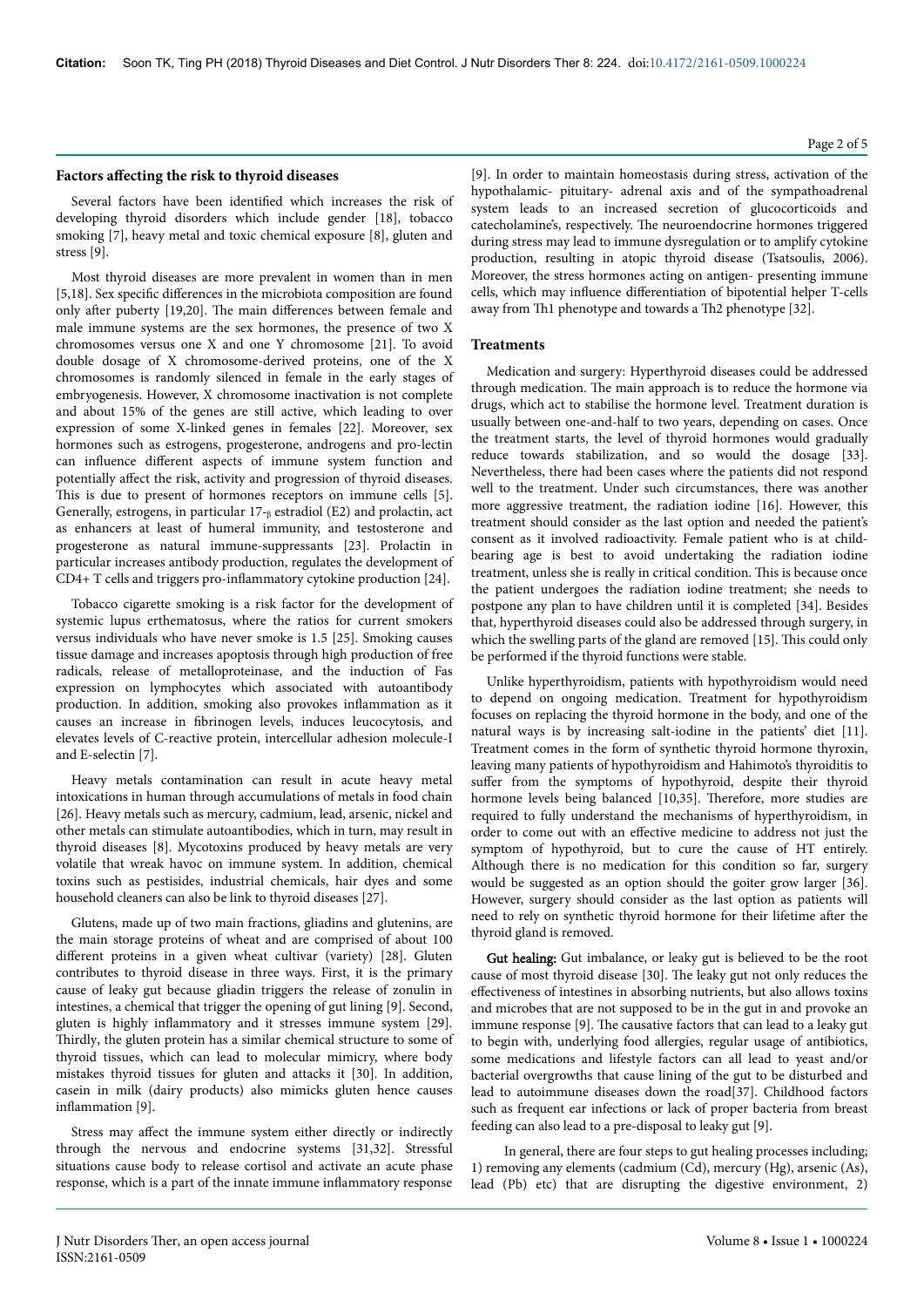restoring good digestive enzymes into digestive system, 3) rebuilding probiotics bacterial in the gut, and 4) restoring the gut lining. Eliminating inflammatory foods such as gluten, grains, dairy, eggs, nuts, and legumes allow gut to heal [29]. Once the digestive system is healthy and able to process these foods properly, then these foods can be reintroduced.

Restoring good digestive enzymes into digestive system is important in preventing nutrients deficiency diseases. Enzymes level can be increased naturally by four ways including eat raw foods, eat low calories, chew food thoroughly and avoid chewing gum. Raw foods are enzyme-rich, and consuming them decreases your body's burden to produce its own enzymes [30]. Нerefore, it is ideally to eat at least 75% of foods at raw to supply our body with the amino acids and the enzyme co-factors needed to boost our own natural enzyme production. In fact, diets heavy in cooked, processed, and sugary foods, combined with overuse of pharmaceutical drugs such as antibiotics, deplete body's ability to make enzymes. Another way to lower body's demand for enzymes is to reduce caloric intake. Reducing overall consumption will reduce the need for digestive enzymes, which allows body to put more of its energy into producing metabolic enzymes. In addition, there are important physiological reasons to chew food well. Chewing stimulates saliva production and activate digestive system by stimulates a reflex that sends a message to pancreas and other digestive organs. Increasing in chewing time caused saliva enzymes work longer in mouth which lessening the workload of stomach and small intestine. However, chewing gum fools our body into believing it is digesting something, so it wasted those enzymes by pumping out digestive enzymes unnecessarily.

Intestinal micro biome plays an important role in the function and integrity of the gastrointestinal tract, maintenance of immune homeostasis and host energy metabolism [38]. Probiotics help replenish good bacteria in the gut. Keep the harmful bacteria population in check, inhibit yeast overgrowth, support positive communication between the brain and intestinal tract, reduce inflammation, and provide an overall healthy environment for body. Probiotics particularly *Lactobacillus* strains enhance the integrity of the intestinal barrier, which may result in maintenance of immune tolerance, decreased translocation of bacteria across the intestinal mucosa, and disease phenotypes such as gastrointestinal infections, inflammatory bowel disease and irritable bowel syndrome [39]. Moreover, probiotics can modulate the intestinal immunity and alter the responsiveness of the intestinal epithelia and immune cells to microbes in the intestinal lumen [40,41].

The final step in gut healing processes is to heal the damaged intestinal lining. Gut lining restoration can be done by consuming an unprocessed diet and giving your body time to rest by providing it with substances that are known to heal the gut, like L-glutamine, omega-3 fatty acids, licorice, antioxidants (in the form of vitamins A, C, and E), quercitin, aloe vera, fish oil and turmeric. L-glutamine helps to heal and seal the gut [29], whereas omega-3, licorice and aloe can help soothe inflammation and can help to relax the gastrointestinal tract [9]. In addition, fish oil helps reduce inflammation, balance hormones, and supports the immune system. Turmeric is a potent astringent that contracts the proteins in the bowel lining, squeezing the spaces between the cells and reducing gut permeability.

#### **Foods that disrupting the digestive environment**

Eggs and dairy: Egg whites contain enzymes intended to protect the yolk during embryo development. Нese enzymes can break up protein

chains rendering the smaller chains useless. Lysozyme has the ability to pass through the digestive system and will latch on carrying other proteins and bacteria to cross the gut-barrier, leading to a leaky gut syndrome [29].

On the other hand, dairy products contain protease inhibitors which contribute to leaky gut, and it is insulin-genic causing spikes in blood insulin levels [29]. Moreover, dairy products contain A1 casein which can cause leaky gut syndrome and increase inflammation in the thyroid gland and ultimately affect its function [9].

Gluten: Gluten is a protein found in wheat, barley, rye, kamut, oats, quinoa, buckwheat, and millet [30]. Gluten contains high levels of lectins, saponins, and protease inhibitors [9]. Gluten intakes by a patient with gluten sensitivity will cause the gluten go through the stomach, into the small intestine and force the body to produce a chemical called zonulin, which opens up the intestinal walls, allowing particles and liquids to flow. When this happens, over time the body becomes chronically inflamed, leaving one susceptible to developing an autoimmune disorder, such as thyroid disease and other serious conditions. In addition, gluten closely resembles many of the tissues in our body, therefore gluten that get into the bloodstream due to leaky gut will trigger body to produce antibodies to attack the gluten, but also attack our own tissues [30].

Nightshades, nuts, seeds, grains and legumes: Nightshades vegetables, nuts, seeds, grains and legumes contain high levels of lectins. Lectins are not broken down during the digestive process because our bodies's natural digestive enzymes are unable to digest the lectin proteins, and because they contain protease inhibitors. Lectins cause leaky gut by first tricking the gut lining enterocytes into treating it like a simple sugar, allowing it to pass from the inner-gut to the outer-gut, activating immune response and causing the immune system to attack not long the lectin but also enterocytes, creating holes in the gut lining [29].

Nightshades in particular the tomatoes have particular lectin, agglutinin, which stimulates the production of antibodies [9], and it can get into bloodstream quickly and contribute to leaky gut. In addition, nightshades contains saponins, particularly glycoalkaloids which can feed bad bacterias in the gut and destroy the red blood cell membranes when enter the bloodstream [9]. Nuts and seeds in particular contain phytic acid and amylase inhibitors which prevent the breakdown of seeds and cause inflammation, stress out the gut and active the immune system [9].

Additionally, grains and legumes are high in saponins, which can create holes in the surface membrane of the gut and cause inflammation. Protease inhibitors neutralize enzymes in an attempt to avoid digestion, so the body's response is to secrete more digestive enzymes throwing off the balance of enzymes and potentially leading to the destruction of the enterocytes creating a pathway for leaky gut and provolke an immune response.

Sugars and sweeteners: Natural sweeteners such as agave are pure fructose, which can tease the body into thinking because it is sweet, that it needs to release insulin to digest the glucose before realizing there is no glucose to digest [29]. Нerefore, in the event of sugars are desired, it is best to gain them from natural sugar sources such as honey, maple syrup, or molasses as they all maintain glucose-fructose levels that the body is able to easily digest. It is important to consider that in case of any sort of overgrowth, bacterial or yeast, sugars should be avoided entirely, even fruit based and starchy vegetables that are

## Page 3 of 5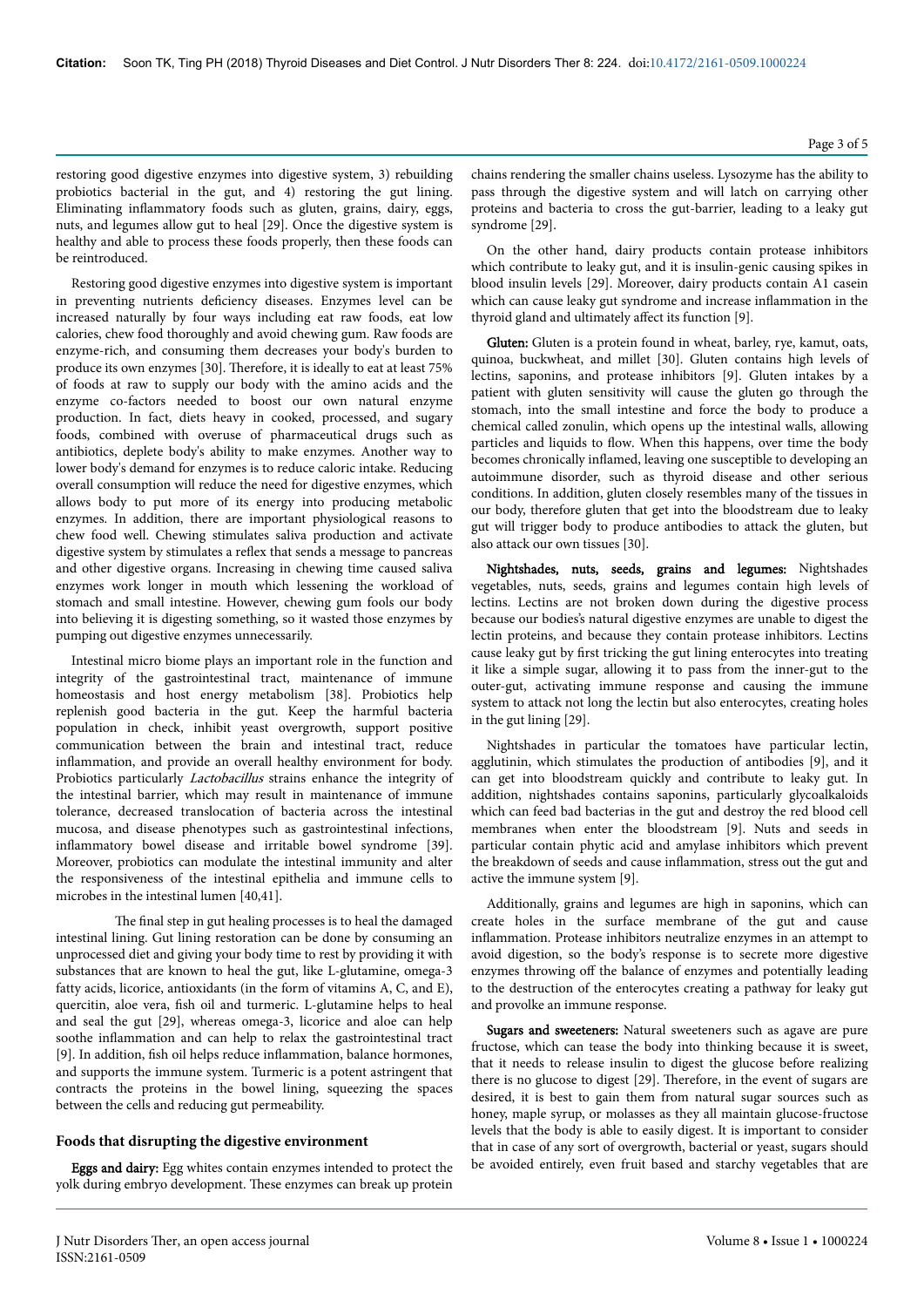converted to glucose as these can feed the overgrowth and lead to further battles to fight them off.

Alcohol: Hypothyroidism and Hashimoto's patients are often developing intolerance to alcohol. This is because alcohol causes direct cellular toxicity on thyroid cells, thereby causing thyroid suppression and reducing thyroid volume [42]. Moreover, continuously high alcohol intake can inhibits thyroid hormones T3 and T4 and may reduce the activity of type II 5'-deiodinase, which resulting in reduced levels of Free T3 with ongoing symptoms.

It has also been found that alcohol creates tiny holes in the epithelial cells which can allow some endotoxins into the body [29]. Alcohol feeds on negative bacteria, and can allow them to get into the bloodstream through the holes and create an autoimmune response even in very small amounts.

#### **Discussion and Conclusion**

The dietary intake, as well as lifestyle and environmental factors play a huge role in overall wellness. Нyroid problems seem to be more prevalent these days, in fact, thyroid cancer is the most rapidly increasing cancer in the United States [43]. Нis could be contributed by the less healthy lifestyle, stressful environments and higher exposure to chemicals which elevated the risk of developing thyroid disorders. Stress is a fact of modern life and it has in fact become an unavoidable part of today's fast-paced, competitive world [44]. Study showed that in stressful conditions, such as sickness or death in the family, financial problems, loss of job, and the unstable political situation caused considerable anxiety which link to autoimmune diseases in many patients [45]. Stress can prevent the body from healing itself and encourage more of an autoimmune inflammatory response. Moreover, exposure to toxins through polluted air or water can wreck the body. Although it is clear that the chemical toxins are a major cause of thyroid disease, yet synthetic compounds with estrogenic activity particularly xenoestrogens are present in cosmetics and personal care products (makeup, hair dyes, soaps, and perfume) that are more commonly used by woman  $[46]$ . In addition, caffeine-filled food such as coffee is getting popular in busy life. In fact, caffeine should be avoided because it could increase the heart rate, which might make the condition worse. However, we also do not rule out that increasing number of reported thyroid diseases cases could also be due to more people are being tested, and the tests themselves are better at detecting irregularities.

For treatment, it is important to treat the whole body as a system rather than seeing individual parts working separately. Diet and lifestyle factors formed a key component in the overall treatment of a patient with thyroid diseases. Laboratory study found that four months gluten free diet with supplements of vital minerals and vitamins was able to reverse the Hasimoto's thyroiditis [13]. A 49-year-old man presented with a typical celiac disease with malabsorption, anemia and osteoporosis. Нe patient received nutritional counseling and was put on a gluten-free diet. A follow-up examination after four months revealed complete remission of the abnormal clinical and laboratory findings with partial remission of endoscopic and histologic changes (reduced to Marsh stage 2 from stage 3a) [13]. Нerefore, the treatment of thyroid diseases should start from practicing gluten free diet which allows the gut to heal. At the same time, adopting healthy lifestyle habits such as regular exercise and using natural products to avoid exposure toxic chemicals can facilitate the process of healing the thyroid disease. On the other hand, social factors such as the quality of

ISSN:2161-0509

relationship between patient and his family, are useful prognostic factors in patient with thyroid disease [45,47-49]. Moreover, stress management and behavioral interventions such as weight management, adequate balanced diet, and a healthy home environment indeed will help in recovering from thyroid disease [47,48,50]. Coping strategies are important for daily routine and for physiological well-being of chronic patients. Нey enable the patients to adapt to problems and stressors arising from the disease, such as pain, fatigue, limitation in mobility, difficulties in daily life activities, and threats to the patient's self-esteem [50-52].

In conclusion, with this understanding, it is possible to see the positive synergic effects of healthy diet and healthy lifestyle factors in addressing thyroid disease. Although there is clear and increasing evidences that practising healthy lifestyle, gluten free diet, and use of probiotics look promising in treating thyroid diseases. However, more researches are needed before it can be used therapeutically to heal leaky gut and indirectly cure thyroid diseases. In addition, further understanding about the root causes of thyroid diseases is necessary, to find an effective solution to address not just to cure, but to prevent the cause of thyroid diseases entirely. Нe bottom-line is regardless of the conditions, annual health check-ups and blood tests are important for early detection [53,54].

# **Acknowledgments**

This work was financially supported by University Malaysia Sabah.

## **References**

- 1. [Invernizzi P, Gershwin ME \(2009\)](https://doi.org/10.1016/j.jaut.2009.07.008) Нe genetics of human autoimmune [disease. Journal of Autoimmunity 33: 290-299.](https://doi.org/10.1016/j.jaut.2009.07.008)
- 2. Przybylik-Mazurek E, Hubalewska-Dydejczyk A, Huszno B (2007) Autoimmune hypothyroidism. Immunulogia 3-4: 64-69.
- 3. Brent GA (2008) Clinical practice. Graves' disease. New Eng J Med 358: 2594-2605.
- 4. [Bjoro T, Holmen J, Kruger O, Midthjell K, Hunstad K, et al. \(2000\)](https://doi.org/10.1530/eje.0.1430639) [Prevalence of thyroid disease, thyroid dysfunction and thyroid peroxidise](https://doi.org/10.1530/eje.0.1430639) [antibodies in a large, unselected population.](https://doi.org/10.1530/eje.0.1430639) Нe Health Study of Nord-[Trondelag \(HUNT\). European J Endocin 143: 639-647.](https://doi.org/10.1530/eje.0.1430639)
- 5. Merrill S, Mu Y (2015) Нyroid autoimmunity as a window to autoimmunity: an
- 6. explanation for sex differences in the prevalence of thyroid autoimmunity. Journal of Нeoretical Biology 375: 95-100.
- 7. [Kahaly GJ, Grebe SK, Lupo MA, McDonald M, Sipos JA \(2011\) Grave's](https://doi.org/10.1016/j.amjmed.2011.03.001) [disease: diagnostic and therapeutic challenges \(multimedia activity\). Am](https://doi.org/10.1016/j.amjmed.2011.03.001) [J Med 124: S2-S3.](https://doi.org/10.1016/j.amjmed.2011.03.001)
- 8. Shoenfield Y, andman-Goddard G, Stojanovich L, Cutolo M, Amital H, et al. (2008) Нe mosaic of autoimmunty: hormonal and environmental factors involved in autoimmune diseases 10: 12.
- Samuchiwal SK (2017) Autoimmune disease: backfiring of an otherwise unerring defence. MOJ Autoimmune Disease 2: 00008.
- 10. Myers A (2015) Нe autoimmune solution. New York, New York: Harper Collins Publications.
- 11. Baron-Faust, R, Buyon J (2003) The autoimmune connection. New York McGraw-Hill: New York.
- 12. Jonklaas J, Bianco AC, Bauer AJ, Burman KD, Cappola AR, et al. (2014) Guidelines for the treatment of hypothyroidism: prepared by the American Нyroid Association task force on thyroid hormone replacement. Нyroid 24: 1670-1751.
- 13. [Rugge JB, Bougatsos C, Chou R \(2015\) Screening and treatment of](https://doi.org/10.7326/m14-1456) [thyroid dysfunction: an evidence review for the U.S. Preventive services](https://doi.org/10.7326/m14-1456) [task force. Annals of Internal Medicine 162: 35.](https://doi.org/10.7326/m14-1456)

## Page 4 of 5